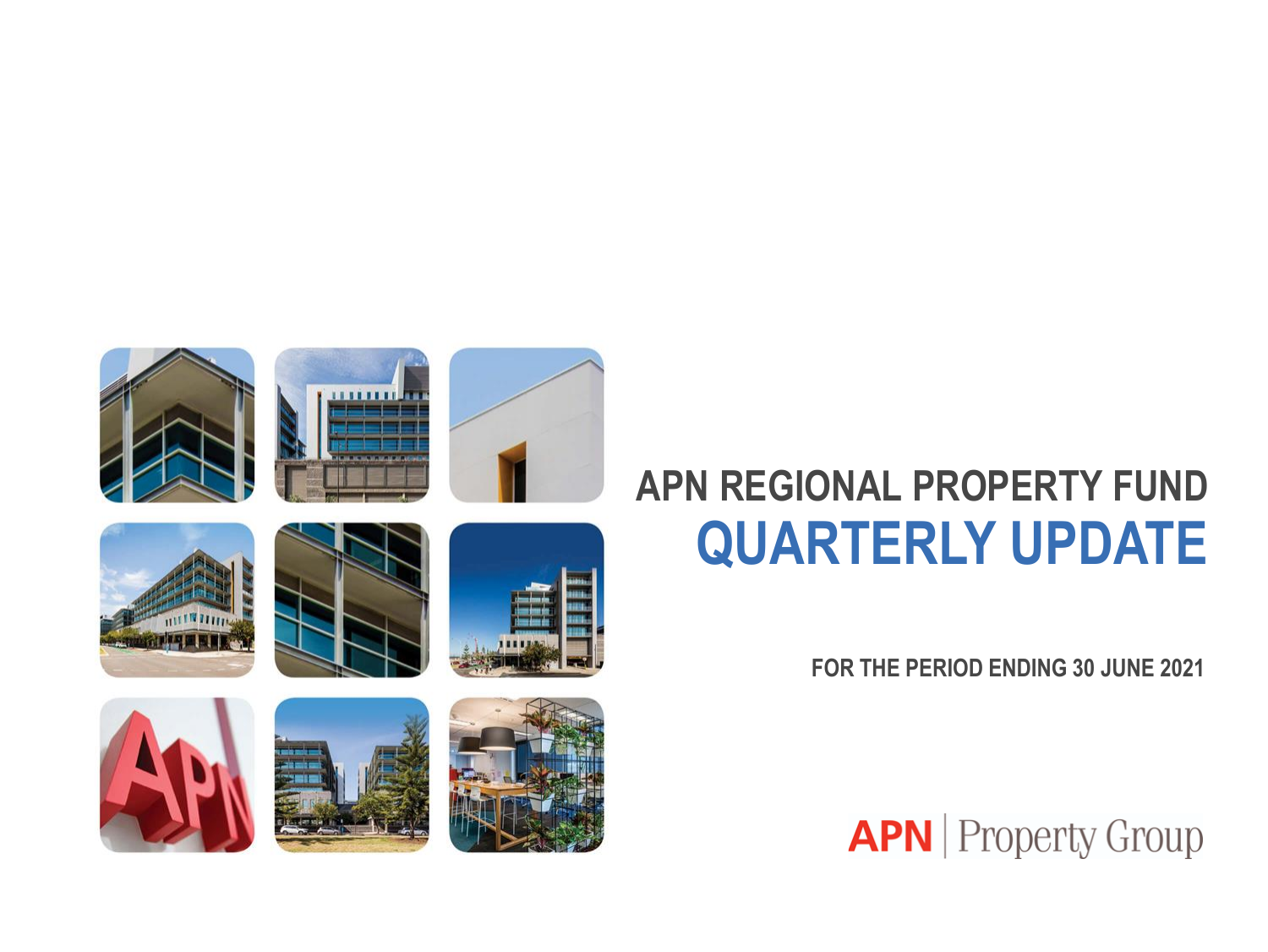# **Highlights and summary**

- Strong performance for FY21, with a total distribution of 10.20 cents per unit
- The Net Asset Value as at 30 June 2021 is \$1.8683 per unit largely in line with 31 December 2020 (\$1.8822)
- 30% gearing, well below the 55% debt covenant. Interest coverage ratio, which measures the Funds ability to service the interest expense, was 5.0x (covenant 2.0x)
- The debt facility and fixed interest rate for the Fund was extended through to 2024. This removes refinancing risk and locks in 50% of the Funds interest rate exposure through to the next liquidity event
- 26 Honeysuckle Drive asset management activities:
	- the capex program is almost complete, with new lifts operational and bathroom upgrades completed across a number of levels
	- Landlord works on levels 4 & 5 completed space handed over to QBE, with fitout works underway (lease commences 1 Nov 2021)
- 28 Honeysuckle Drive asset management activities:
	- The lease with Nine Entertainment on level 3 commenced 1 June 2021
- There are a number of active leads for the vacant areas across both buildings, which accounts for 16% of the portfolio
- As communicated in early July, FY22 is anticipated to be a transition year as the re-leasing campaign for the vacant 2,550 square metres continues. As a result, the distribution rate for FY22 will be 8.67 cents per unit

| Key metrics - 30 June 2021    |                            |                            |
|-------------------------------|----------------------------|----------------------------|
| Net Asset Value (NAV)         |                            | $\equiv$ \$1.8683 per unit |
| Property portfolio value      | $\mathcal{L}_{\text{max}}$ | \$66.00m (6.00% cap rate)  |
| Loan to Value ratio           |                            | 30%                        |
| Interest Cover Ratio (ICR)    |                            | 5.0x                       |
| Weighted Average Lease Expiry |                            | 4.3 years (by income)      |
| Portfolio occupancy           |                            | 84%                        |
| Annual distribution           |                            | 10.20 cents per unit       |
| Distribution payments         |                            | Monthly                    |
| <b>Fund Maturity</b>          |                            | 30 June 2024               |

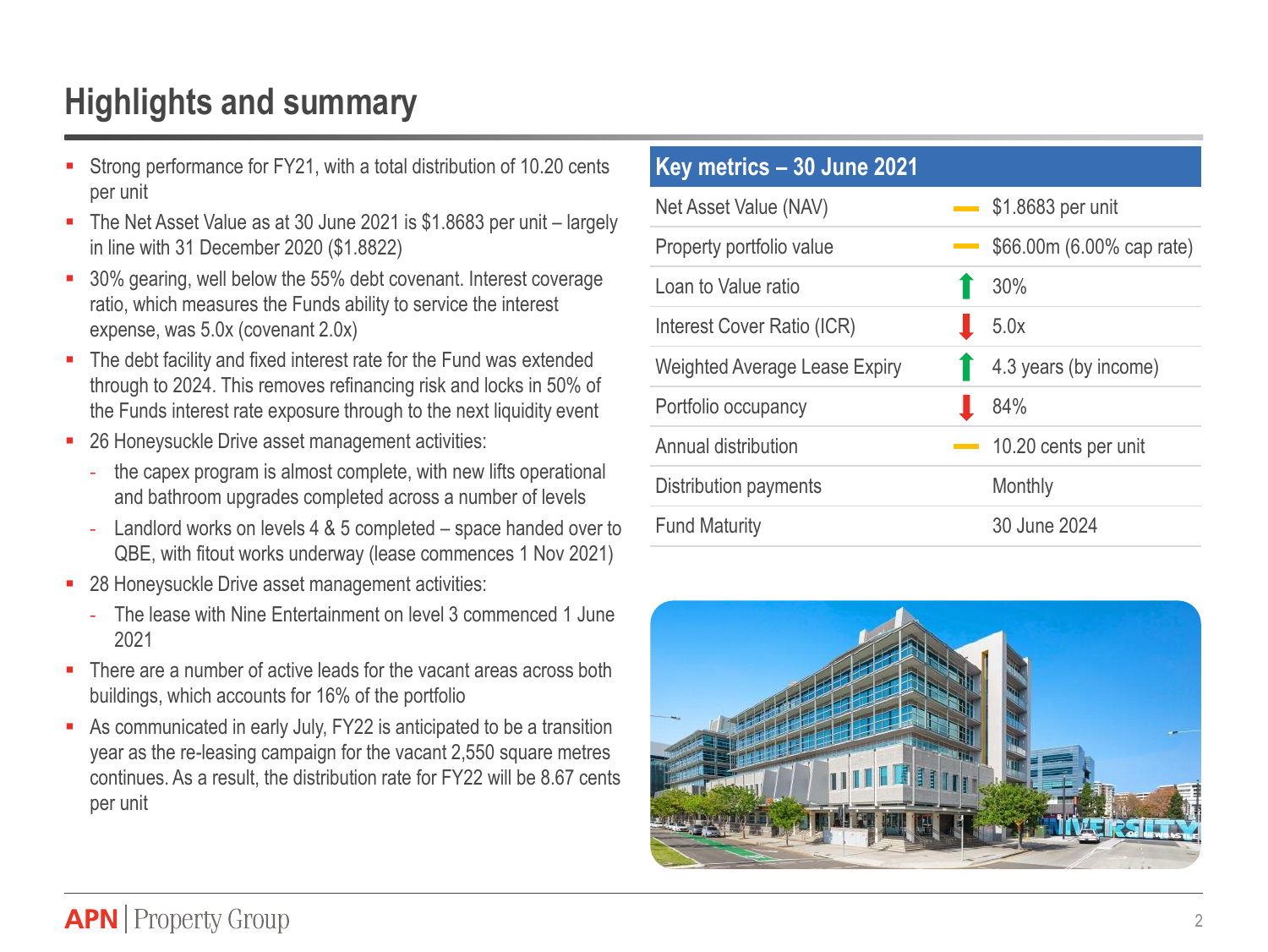# **Fund information and history**



## **Expiry Profile (by income)**



■ Sparke Helmore

 $\blacksquare$  QBE

■ Nine **Employers Mutual** 

Yancoal

- Australian Border Force
- Noble Resources
- **Bell Partners Newcastle**
- Specialty Retail
- **Monthly Car Parking**

| <b>Date</b>      | NAV per unit |
|------------------|--------------|
| 30 June 2021     | \$1.8683     |
| 31 December 2020 | \$1.8822     |
| 30 June 2020     | \$1.4037     |
| 31 December 2019 | \$1.4062     |

## **Important information / dates**

| Unit price revaluation | Changes to Net Asset Value per unit are advised<br>following the completion of the audited Annual and<br>Half-Yearly financial reports. Please see the 'Key<br>metrics' table within this update for the latest NAV. |
|------------------------|----------------------------------------------------------------------------------------------------------------------------------------------------------------------------------------------------------------------|
| Distribution payment   | Accruing at the end of each month. Payment is made<br>on the 10th day following month's end unless that day<br>is a non-business day in which case the distribution<br>will be paid on the following business day.   |
|                        | Distribution statement Dispatched at the time of payment.                                                                                                                                                            |
| Tax statement          | Dispatched annually (by end of August).                                                                                                                                                                              |

## **Investment team members**

Tom Forrest – Fund Manager, Direct Property Alex Abell – Head of Direct Property

**APN** Property Group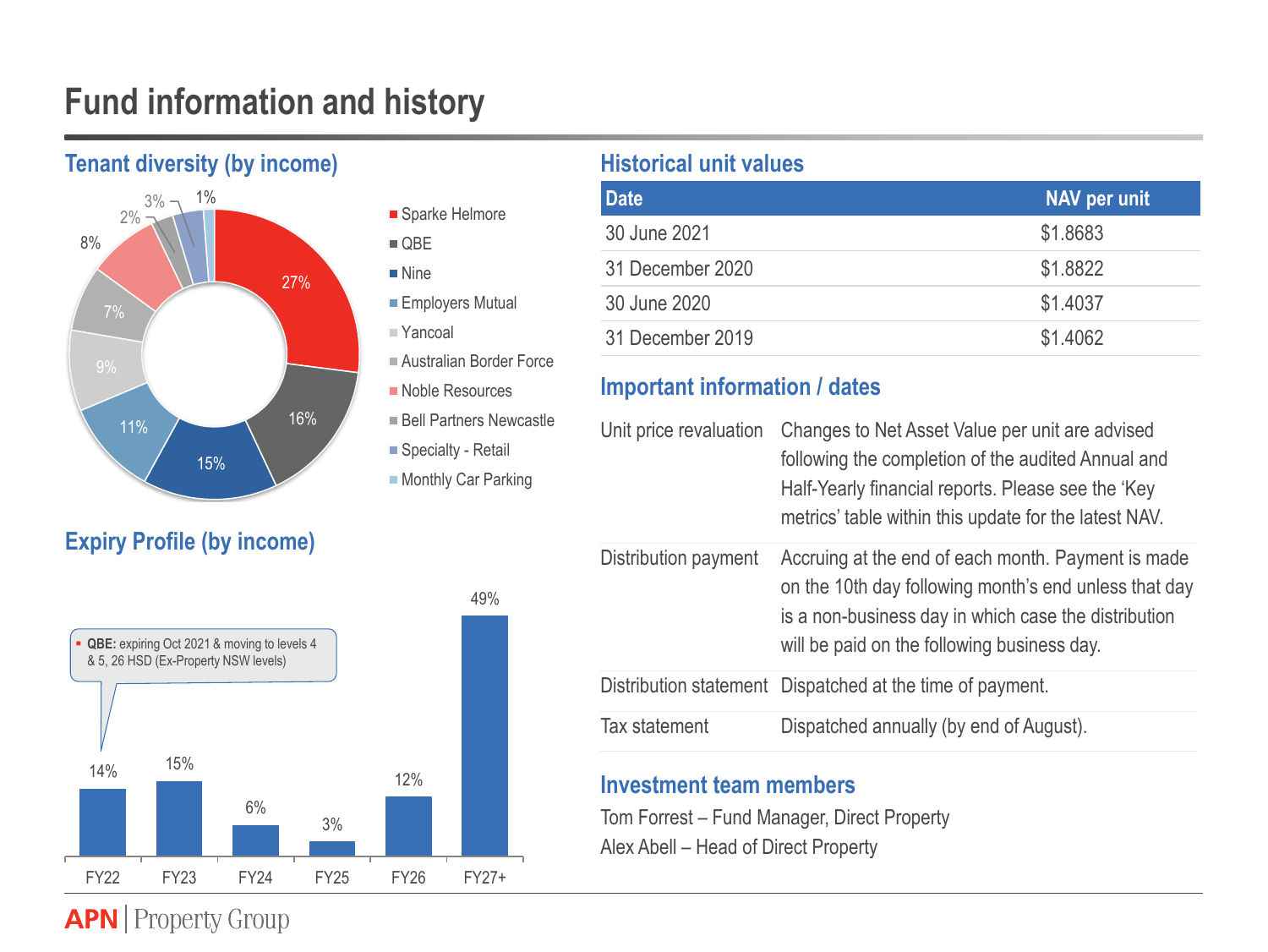# **Dexus acquisition of APN Property Group**

- Dexus acquired APN Property Group on 13 August 2021. As a result, Dexus is now the manager of APN Regional Property Fund
- Investors will benefit from a like-minded investment philosophy, as well as an integrated real estate management platform
- Existing governance arrangements will remain, including the independent Responsible Entity Board of Regional Property Fund
- Dexus has over 35 years of expertise in office, retail and industrial investment and development, with an extensive track record of value creation
- The APN Regional Property Fund will rebrand to Dexus Regional Property Fund, anticipated for October 2021